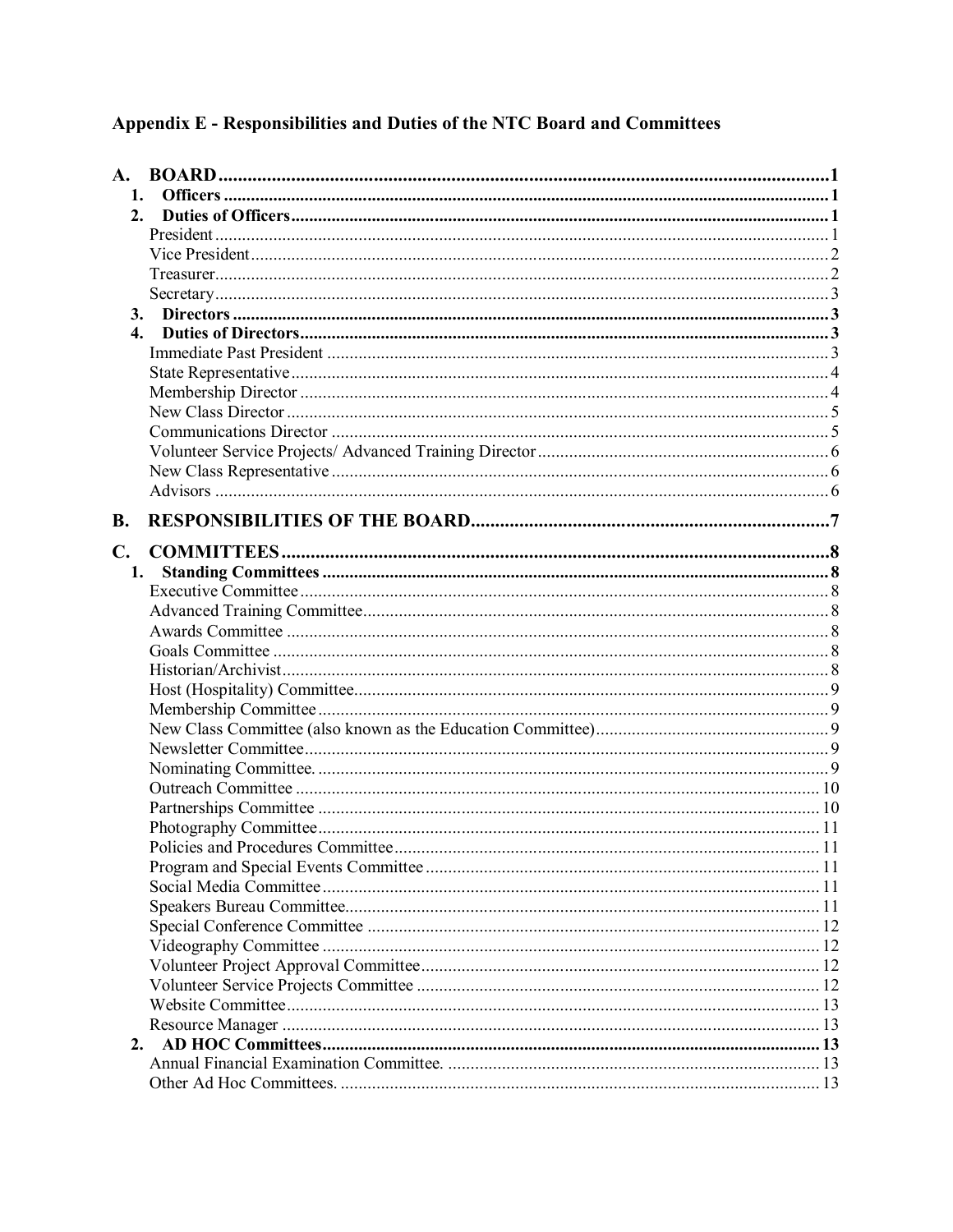# **A. BOARD**

#### **1. OFFICERS**

The duly elected Officers shall consist of:

- President
- Vice President
- Treasurer
- Secretary

The terms and limits of office: All elected Officers shall serve for a period of 24 months, and are eligible for re-election. Officers can serve for no more than 2 consecutive terms.

# **2. DUTIES OF OFFICERS**

The duties of Officers are defined in the following:

## **PRESIDENT**

- a. Serve as Chair of the Board of Directors.
- b. Prepare and distribute the agenda for Board meetings.
- c. Preside over Board and Chapter meetings.
- d. Sign all Board-approved documents that may be legally binding on the Chapter.
- e. Co-sign checks with the Treasurer for amounts over \$500.
- f. Present a summary of the Chapter's accomplishments at the chapter annual awards meeting.
- g. Prepare correspondence between the Chapter and the State Office, other Chapters or State agencies as appropriate.
- h. Review Chapter's completed annual report before submission to State office.
- i. Communicate with Board and Chapter Members as needed; conduct email votes on issues between meetings as required.
- j. Appoint all committee Chairs and be an ex-officio member of all committees, assisting as appropriate.
- k. The president shall instruct the Nominating Committee to convene no later than the August board meeting to prepare a recommended list of candidates for all Officers and Directors whose terms of service have expired.
- l. Become Immediate Past President upon completion of term as President.
- m. Encourage all Officers and Directors to read and be familiar with their duties, responsibilities and program guiding documents (i.e. Bylaws, State Protocols, etc.) stated in this Chapter Operating Handbook.
- n. Facilitate a retreat of all newly elected Officers and Directors with the outgoing Board members in January to facilitate responsibility exchange and chart the Chapter's new year.
- o. Insure that donor-appreciation letters are sent.
- p. Oversee the work of the Goals Committee.
- q. Oversee the work of the Policies and Procedures Committee.
- r. Oversee the work of the Speakers Bureau.
- s. Oversee the Partnership agreements process.
- t. Oversee the work of the Special Conference Committee.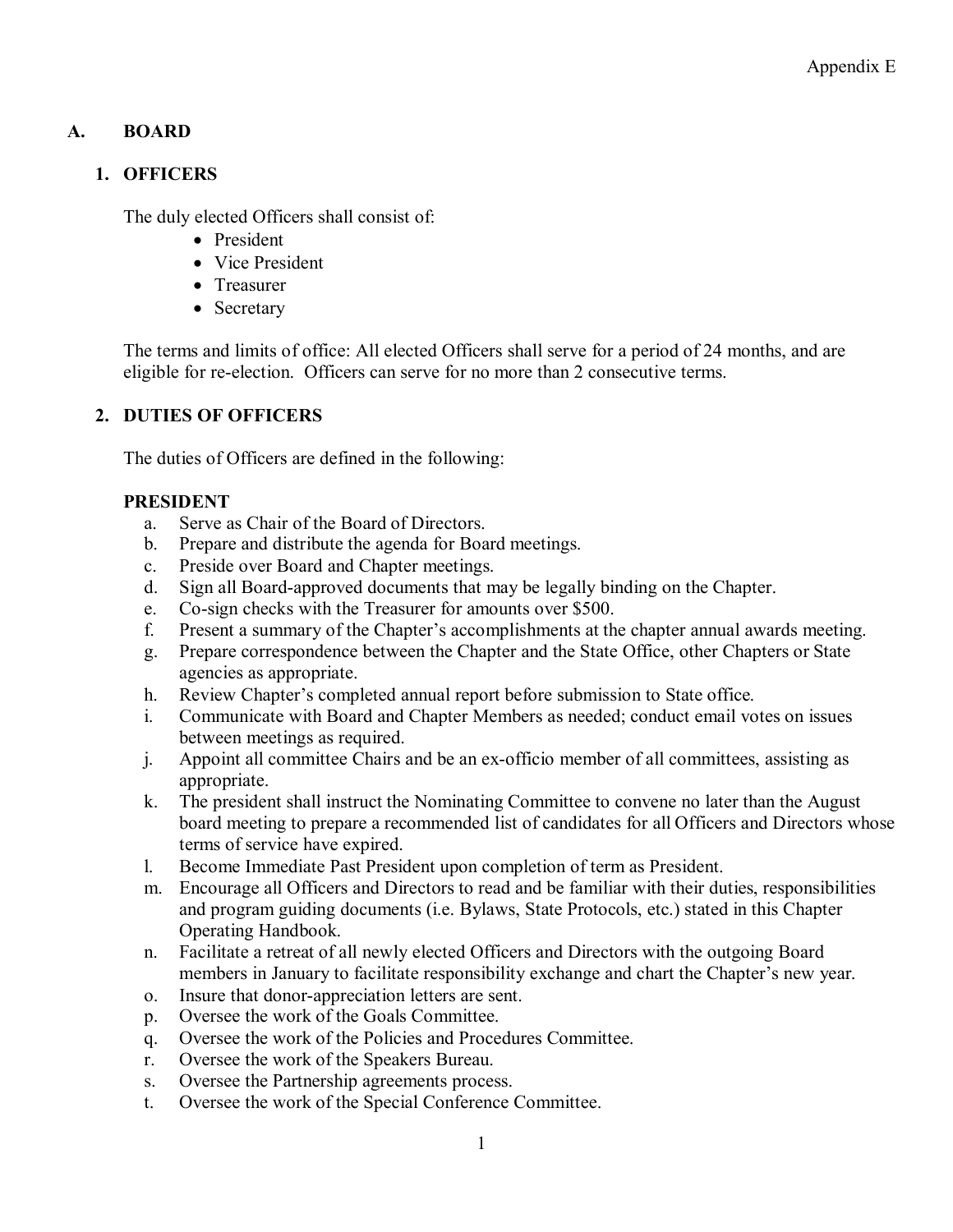u. Schedule regular meetings with the Advisors.

Elected in odd years, serving in the following even and odd years.

#### **VICE PRESIDENT**

- a. Assist the President and act for the President in her/his absence.
- b. For the new class, manage the process for each member reading and understanding the Code of Ethics and the Standards of Conduct.
- c. Prior to the November Board meeting, meet with the President to establish Chapter and Board meeting dates for the following year, to be presented for review and approval at the November Board meeting.
- d. Participate as a member of the Annual Financial Examination Committee.
- e. Chair the Program Committee scheduling Chapter programs for membership meetings.
- f. Select and secure the venue for monthly Chapter meetings for the following year based on approved Board meeting dates.
- g. Schedule Chapter field trips.
- h. Oversee the Host/Hospitality Committee.
- i. Oversee the Resource Manager position.
- j. Oversee the Awards Committee.
- k. Oversee the Scholarship process.

Elected in even years, serving in the following odd and even years.

#### **TREASURER**

- a. Receive all dues and monies for the Chapter and maintain them in a Chapter bank account.
- b. Develop and maintain an annual budget for the Chapter with input and approval by the Board by December 31<sup>st</sup> of each year.
- c. Pay all bills upon receipt of a written statement or receipt approved by the project coordinator or a board member. This written statement or receipt shall be attached to an approved chapter check request. Verify that all payments are within the budget approved by the Board.
- d. Cosign with one other Officer on all checks, drafts or other instruments for payment of money or notes of the Chapter over \$500.
- e. Submit all annual financial records, reports and audits as required by law (and/or sponsoring agencies).
- f. Make a financial report at all Board meetings.
- g. Present the financial records to the Annual Financial Examination Committee before the last Board meeting of the calendar year.
- h. Keep an account of all income, expenses, disbursements and other financial matters including a hard copy file of such documentation for seven years plus the current calendar year.
- i. Make available all financial reports and documents to any Chapter member and/or Advisor as may be requested.
- j. Prepare and submit all returns, forms, and reports required by the Internal Revenue Service of Section 501c3 entities.

Elected in odd years, serving in the following even and odd years.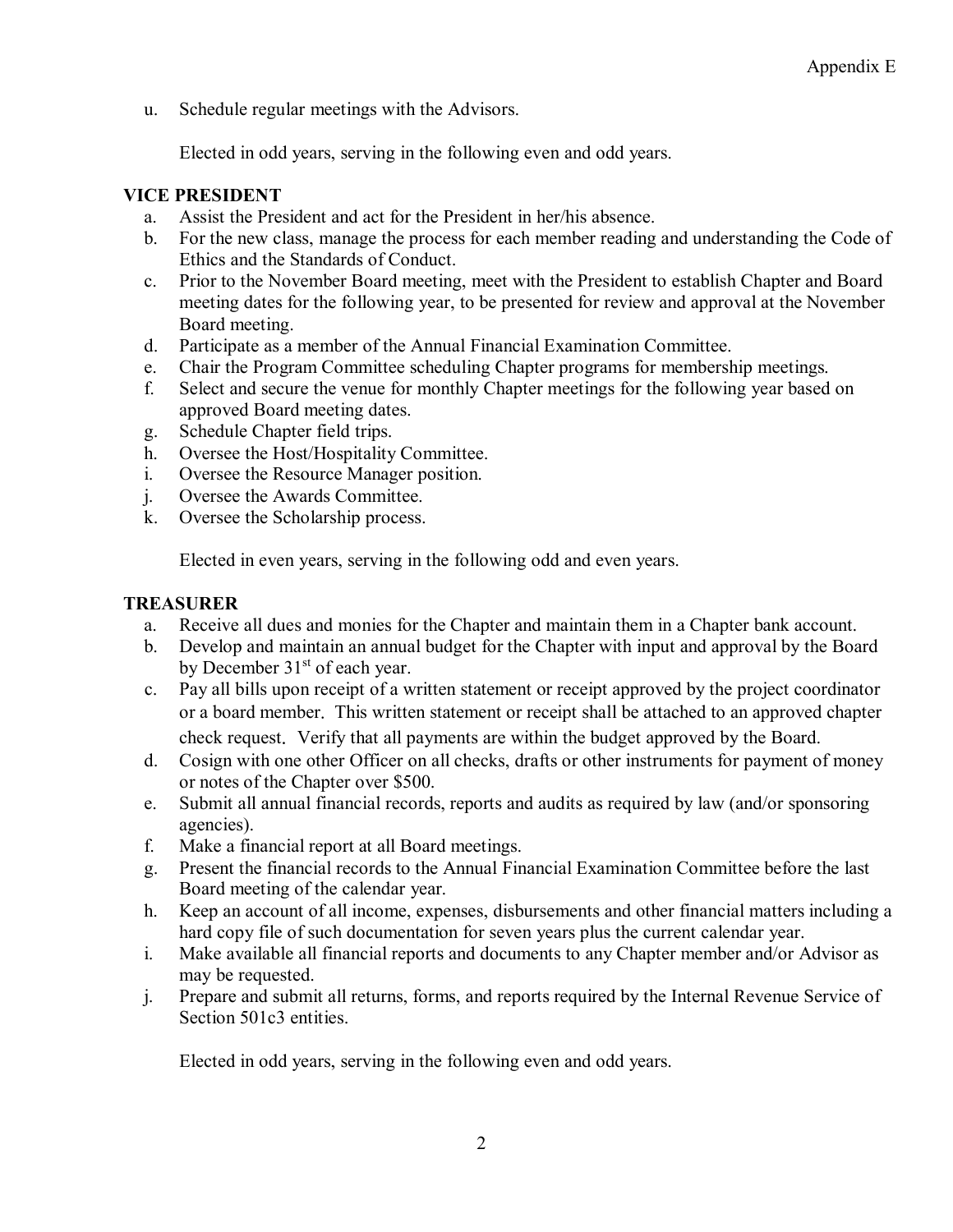#### **SECRETARY**

- a. Conduct all necessary Chapter correspondence.
- b. Record, publish and preserve the minutes of all meetings of the Board, General Membership meetings or special meetings.
- c. Furnish the minutes and all supporting documents to all Board members and make them available to other Chapter members when requested.
- d. Keep a record of attendance at each Board meeting and whether a quorum is present.
- e. Maintain a hard copy file of all minutes and correspondence.
- f. Record and include results with supporting documentation of any electronic media votes in the following month's board meeting minutes. For example, all emails pertaining to discussions or votes should be retained.
- g. Oversee the work of the Historian/Archivist position.
- h. Administer the annual Conflict of Interest certifications by the officers, directors, and advisors.
- i. Bring to each Board meeting the minutes book, a copy of the Bylaws, State Protocols, the Chapter Operating Handbook, a list of all committee membership and a copy of the parliamentary authority adopted by the Chapter.

Elected in even years, serving in the following odd and even years.

## **3. DIRECTORS**

All Director positions are appointed and approved by the Board of Directors and the General Membership according to the Chapter Bylaws ARTICLE VI, F and G.

The terms and limits of office: All Directors shall serve for a period of 24 months, and are eligible for re-election. They can serve for no more than 2 consecutive terms. The New Class Representative shall serve for a period of 12 months ending with the induction of the next incoming New Class Representative.

## **4. DUTIES OF DIRECTORS**

The duties of Directors shall be to assist the Officers in their respective responsibilities. Specific duties are listed under their titles below. All Directors are voting members of the Board. The list which follows may be considered the critical appointments for successful Chapter operation, but is not intended to encompass all requirements a Chapter may have. Neither does it state all responsibilities that may be required of a Director's position.

#### **IMMEDIATE PAST PRESIDENT**

- a. Provide continuity from prior Board of Directors with counsel for undocumented procedures and works to document those procedures.
- b. Assist the President.
- c. Assume the responsibility as the State Representative for the Chapter if that position is not otherwise filled.
- d. Chair the Nominating Committee. Ref. Chapter Bylaws, Article V, E, 2.
- e. In the absence of an Immediate Past President, the President will reassign above responsibilities as needed.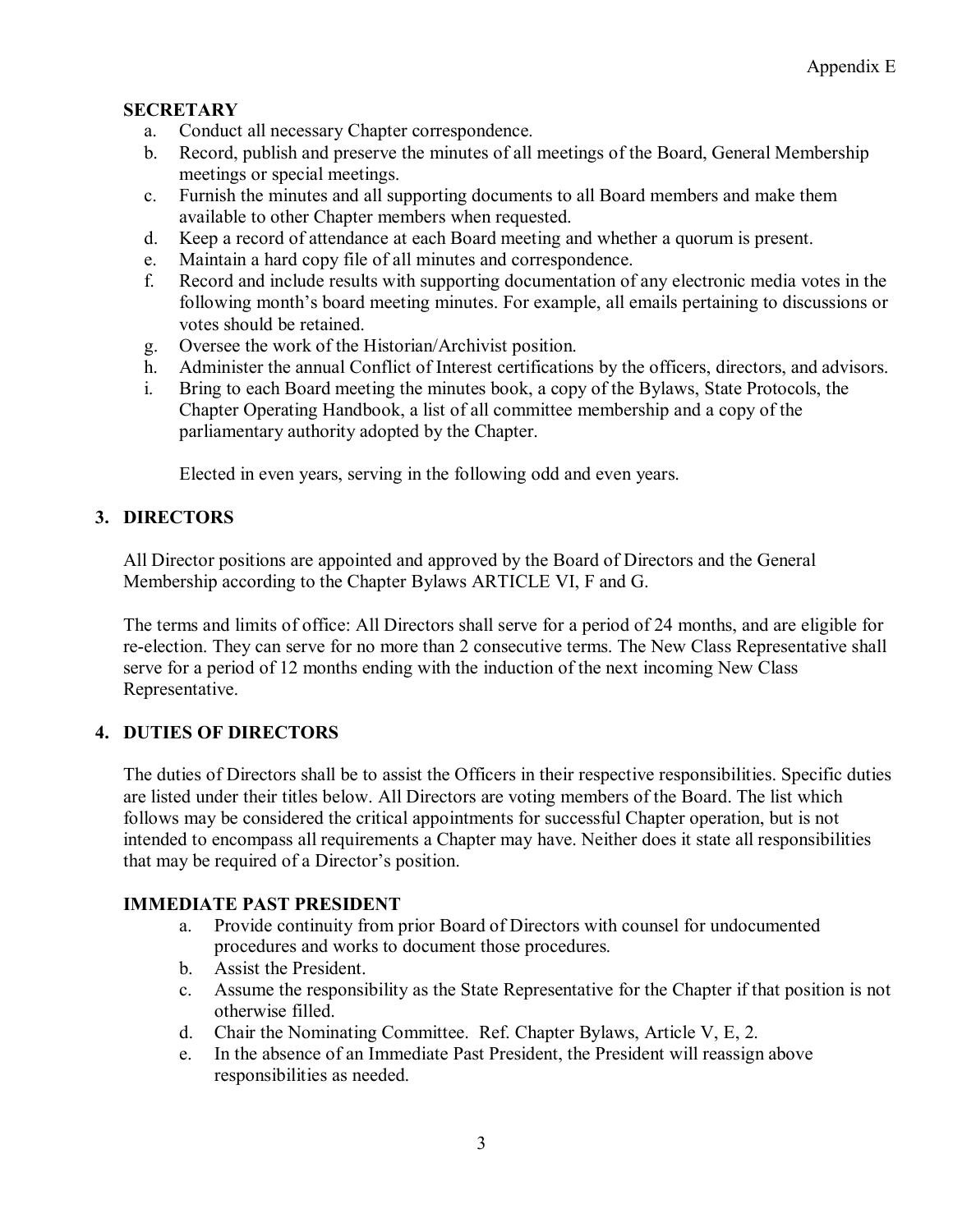#### **STATE REPRESENTATIVE**

- a. Take Chapter issues to State.
- b. Attend State meetings.
- c. Report to the Board on state issues.
- d. Update State Master Naturalist website with current information.
- e. Act as a contact between the Chapter and State Offices.

Appointed in even years, serving in the following odd and even years.

#### **MEMBERSHIP DIRECTOR**

- a. Maintain a roster of all Chapter members with pertinent contact information.
- b. Oversee the Membership Committee.
- c. Communicate contact information changes to the manager of the Chapter Listserv.
- d. Maintain the list of those members who pay annual dues. (Enter information into VMS.)
- e. Restrict VMS access for those who do not pay annual dues by 3/31 each year.
- f. Quarterly, report to the Board on the names of members achieving certification and milestone awards.
- g. Manage the Chapter's use of the TMN Volunteer Management System (VMS), (Ref. State Protocols, Article VI, Volunteer Service Requirements) for reporting volunteer service hours and Advanced Training.
- h. Work with the New Class Director on the application process.
- i. Ensure new members/trainees receive appropriate training to use the TMN VMS and access the Chapter website after payment of class fee and a satisfactorily completed background check.
- j. Compile the State Annual Report with the support of the preceding year's President, State Representative, and the Volunteer Services Project Manager.
- k. Provide monthly reports on Chapter activities to the AgriLife Advisor.
- l. Process requests from individuals applying for volunteer donations from their employer (or former employer if retired).
- m. Provide requests from project leaders who need reports of the number of hours worked on their projects.
- n. Provide reports to the Volunteer Services Director and the Board on all projects annually.
- o. Quarterly, provide a roster with contact information of all members to the members of the Board.
- p. Work with the Nominating Committee to find engaged members to serve as Directors and Officers.
- q. Approve requests from members to access the Chapter website.
- r. Use VMS to determine annual awards.
- s. Order pins for certification, recertification, and milestone awards from the State office.
- t. Work with the Treasurer to ensure payment of annual dues and processing in VMS.
- u. Order replacement nametags for members.

Appointed in even years, serving in the following odd and even years.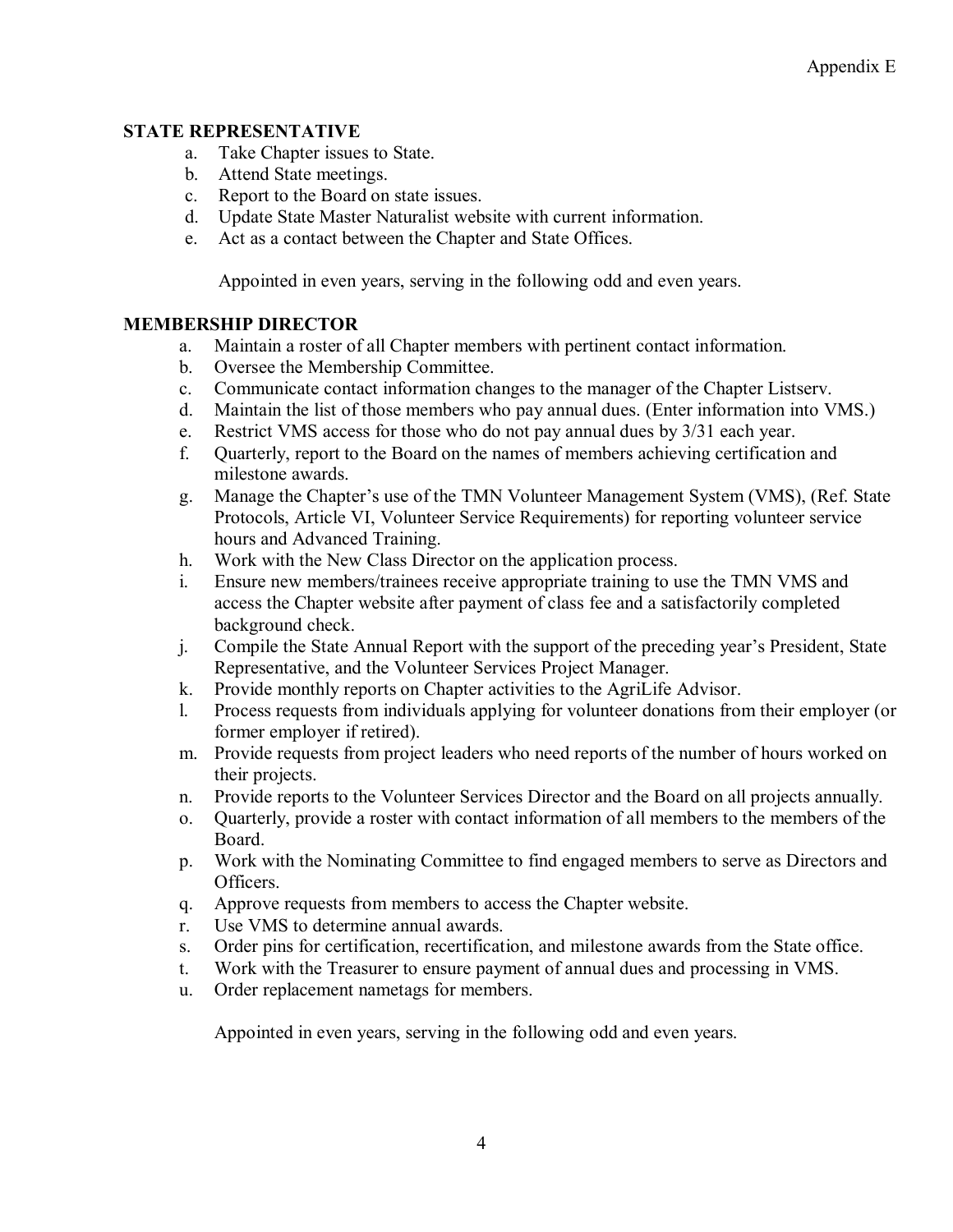#### **NEW CLASS DIRECTOR**

- a. Coordinate a New Class Committee to support all activities related to the class of approved applicants.
- b. Plan, implement and evaluate the Chapter training curriculum and develop training calendar, including location of classes, application deadlines, classes and field trips, and applicant selections, as well as class homework process, through graduation. Inform the membership and the TXMN office of the schedule.
- c. Recommend the class tuition to the Board.
- d. Work with Membership and Communications Directors to develop the New Class recruiting brochure, arrange for printing and distribution of class schedule and presenter information, and maintain the information on the website.
- e. Ensure new members/trainees receive appropriate training to use the TMN VMS.
- f. Organize, publicize, and manage new class application process.
- g. Determine appropriate Class Project(s), if any, each spring for classes.
- h. Order curriculum binders and/or eBooks from the State Program office.
- i. Order trainee name tags for new class members.
- j. Coordinate Chapter logo apparel orders for class and general membership.
- k. Arrange for food at first class and coordinate with class members for subsequent classes.
- l. Determine location and leaders of field trips related to curriculum chapters and make arrangements at each site.
- m. Determine make-up class and field trip opportunities and notify class members accordingly.
- n. Select all presenters and make arrangements for their class/presentation, including materials, handouts, and audio-visual equipment needs.
- o. Manage the Chapter's Mentor Program (See Appendix J-1).
- p. Create new class budget and present to Treasurer for approval by the Board.
- q. Coordinate with the Treasurer for honorariums offered to class presenters and field trip leaders. However, speakers or field trip leaders that are Chapter Members, or from Texas A&M AgriLife or Texas Parks and Wildlife Department will not receive an honorarium due to their relationship with the Chapter.
- r. Provide a roster of the members of the New Class to the Board.

Appointed in even years, serving in the following odd and even years.

## **COMMUNICATIONS DIRECTOR**

- a. Oversee positions of:
	- Newsletter Editor
	- Webmaster
	- Social Media Committee
	- Outreach Committee
- b. Write publicity press releases for print and electronic media covering New Class application, Chapter meetings, and special events.
- c. Arrange for printing and distribution of the Chapter brochure.

Appointed in odd years, serving in the following even and odd years.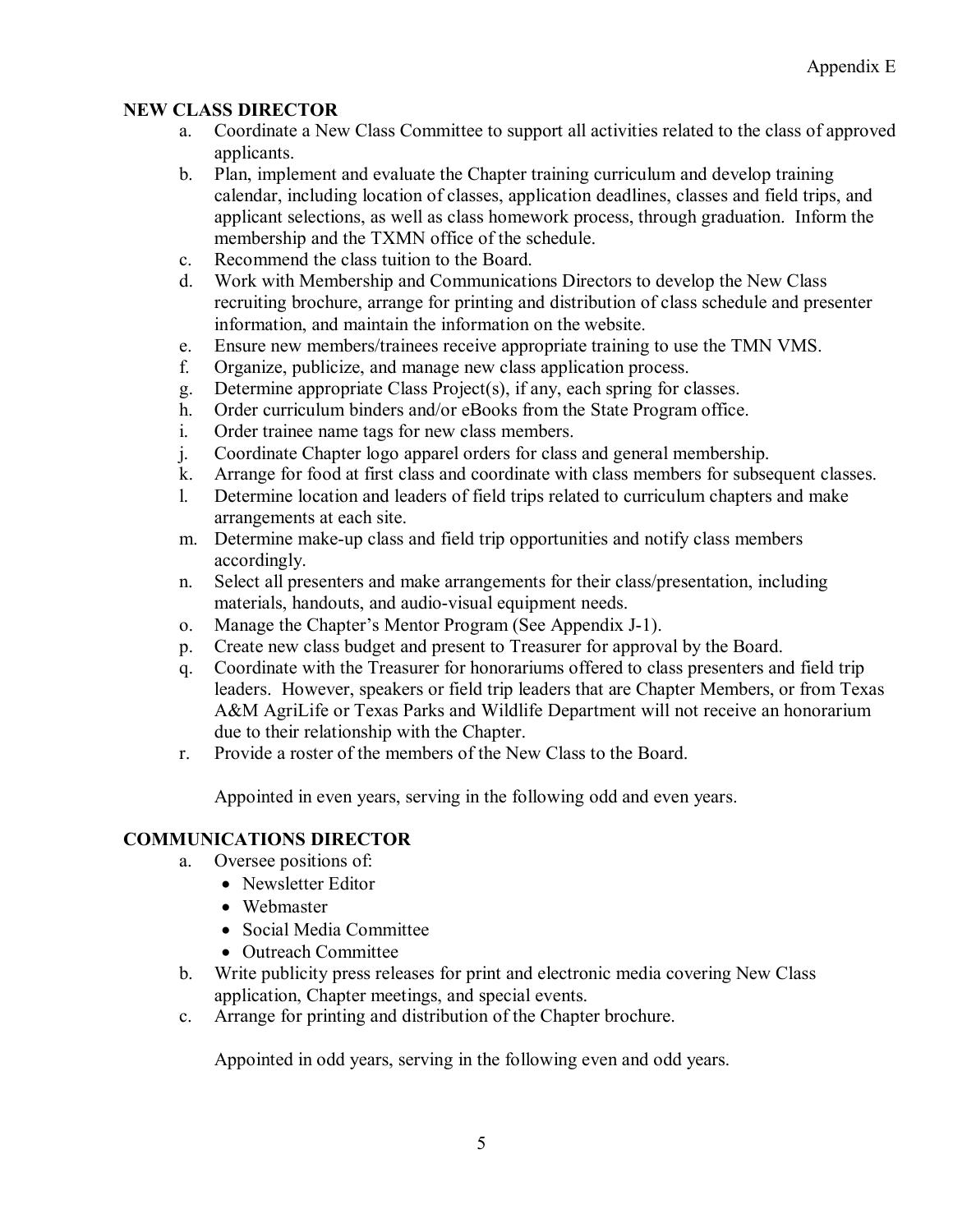#### **VOLUNTEER SERVICE PROJECTS/ ADVANCED TRAINING DIRECTOR**

- a. Maintain the form for members to request approval of a New Volunteer Service Project.
- b. Use State Protocols, Article VI Volunteer Service Requirements, including VMS, as a guide to review and approve Volunteer Service Projects.
- c. Publicize approved projects to Chapter Members.
- d. Organize and lead the work of the Volunteer Service Projects Committee in carrying out the administrative duties of Volunteer Services.
- e. Maintain the file of original project applications that are approved and signed by the Chapter sponsor in the NTMN office.
- f. Write/update project descriptions, project leader, and other information, and post on Chapter website and VMS.
- g. Move projects/opportunities in and out of active status as needed, based on semiannual count of hours per opportunity. Review changes with the Board.
- h. Post Service and Advanced Training activities/events on Chapter website calendar.
- i. Support project leaders by promoting their activities, providing them with information, and assisting them as needed.
- j. Support Chapter members by providing information about volunteer opportunities and procedures and by answering their questions.
- k. Prepare for the Board an annual report of project activities.
- l. Use State Protocols, Article VI. Advanced Training Requirements, including VMS, as a guide to review and approve all Advanced Training requests and events.
- m. Assign Advanced Training Codes and Advanced Training Titles to qualifying events and notify Chapter membership of approved Advanced Training opportunities.
- n. Set up and manage Advanced Training opportunities in the Chapter's TMN VMS.
- o. Maintain the form for members to request that a program be approved for Advanced Training.
- p. Organize and lead the Project Approval Committee in the approval process for new projects.
- q. Oversee the work of the Advanced Training Committee.

Appointed in odd years, serving in the following even and odd years.

## **NEW CLASS REPRESENTATIVE**

- a. Represent the New Class as a member on the Board.
- b. Participate as a member of the New Class Committee (current student year).
- c. Participate as a member of the Annual Financial Examination Committee.
- d. Candidate is recommended to the President by the New Class Director.
- e. Begin 1 year term in May, following the end of the New Class.

## **ADVISORS**

- a. Give advice, make recommendations, inform and notify the Chapter on appropriate business in a professional way.
- b. The Advisor should not be the manager of the Chapter business or activities. They are to be a Chapter supporter and available to advise, recommend, inform and notify the Chapter and/or its members on and of appropriate and professional matters.
- c. Be familiar with the goals, activities and mission of the organization.
- d. Be willing to meet with the Officers of the organization to discuss expectations for roles and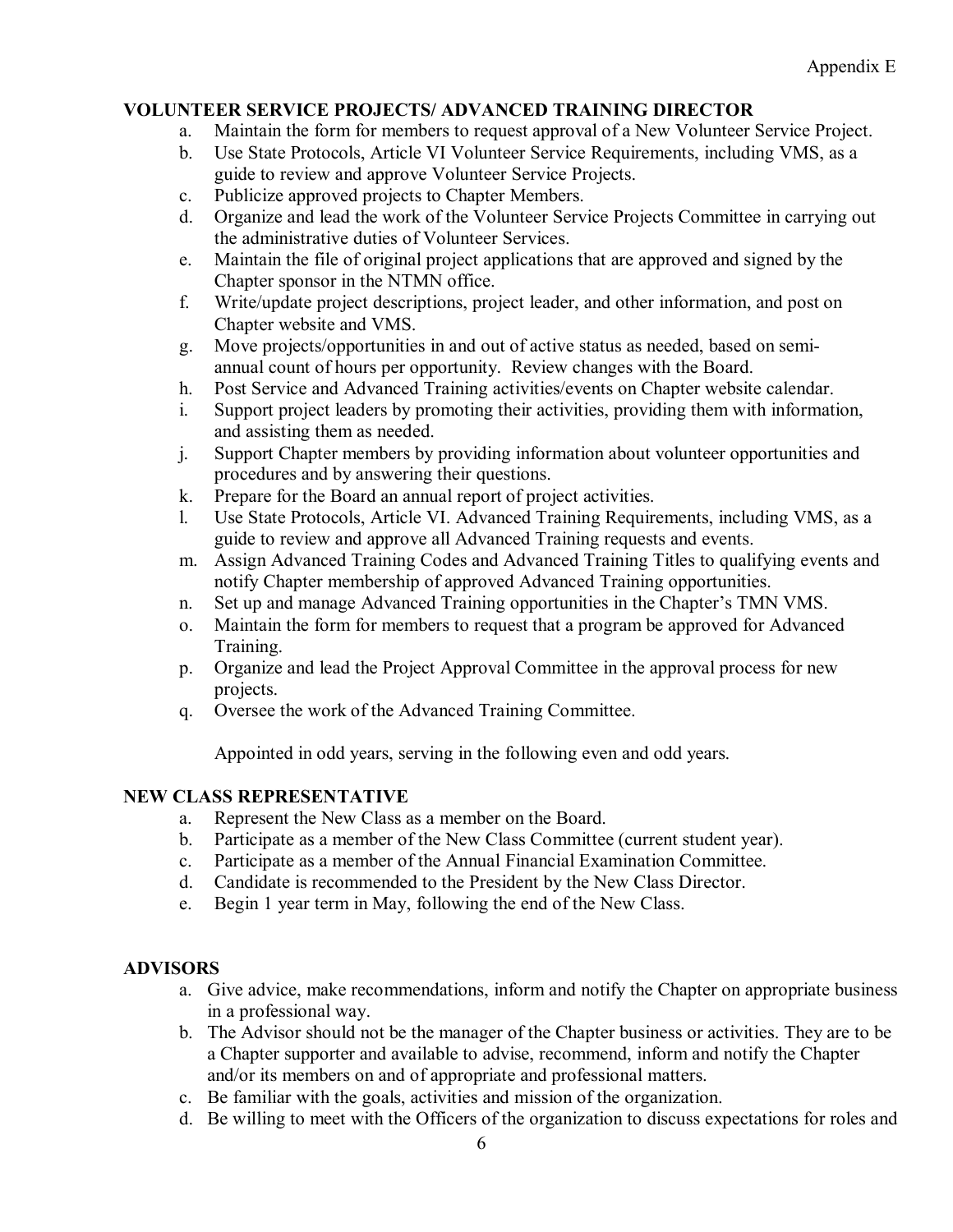responsibilities.

- e. Assist the organization in maintaining the original goals, mission, vision, and operational framework set forth by the organizers of the Chapter as well as assist in further developing realistic goals with the Chapter's Board that are within the parameters of the statewide Texas Master Naturalist Program.
- f. Facilitate opportunities for Texas Master Naturalist volunteers to exercise initiative and judgment within proper measure of autonomy when coordinating Chapter events and activities. In keeping with this approach, Advisors should participate in event planning and attend events when possible or when identified as necessary through the planning process.
- g. Be aware of the Chapter's financial status via review of financial statements and the process for approval of expenditures.
- h. Be aware of the Texas Master Naturalist State policies and guidelines, protocols and other agency or organization guidelines and protocols that establish expectations for volunteer requirements, behavior and activities. Ensure that the group and its Officers know where these policies, guidelines and protocols are published, what the rules are, why they exist, and the consequences for choosing to operate outside their parameters. Advisors are expected to report violations or potential violations to the appropriate Texas Master Naturalist Program and/or agency officials.
- i. The Advisor should be ready to assist the Texas Master Naturalist State Program and TMN State Committee as needed as they may be called upon to implement regulations or policies from time to time.
- j. The Advisor is responsible for notifying the Chapter Officers and the State Program Office and Committee regarding Chapter concerns. The Chapter Officers are responsible for notifying the State Program Office and TMN State Committee regarding Advisor problems or concerns.

The Chapter Advisor relationship is not a one-way street, in that the Chapters and their leaders also have responsibilities. These responsibilities include an appropriate level of communication, providing opportunities for Advisor interaction and a commitment to the success of the organization as a whole.

# **B. RESPONSIBILITIES OF THE BOARD**

The Board is responsible for the success of the Chapter and has the authority to conduct the business of the Chapter as defined in the Chapter Bylaws. Board approval requires either a majority vote of Board members in attendance at a Board meeting where a quorum is present, or a majority vote of Board members via electronic media.

All official Board communications, i.e., voting, etc., via electronic media, shall be recorded and contained in the Chapter Secretary's records.

- 1. Committee Oversight. All committees and their activities are subject to review and approval by the Board.
- 2. Budget Limits. The Board will honor expenditure limits as set forth in this COH.
- 3. Chapter Business. The Board shall conduct the business functions of the Chapter as may be stated in the Chapter Bylaws, State Protocols, and this Chapter Operating Handbook.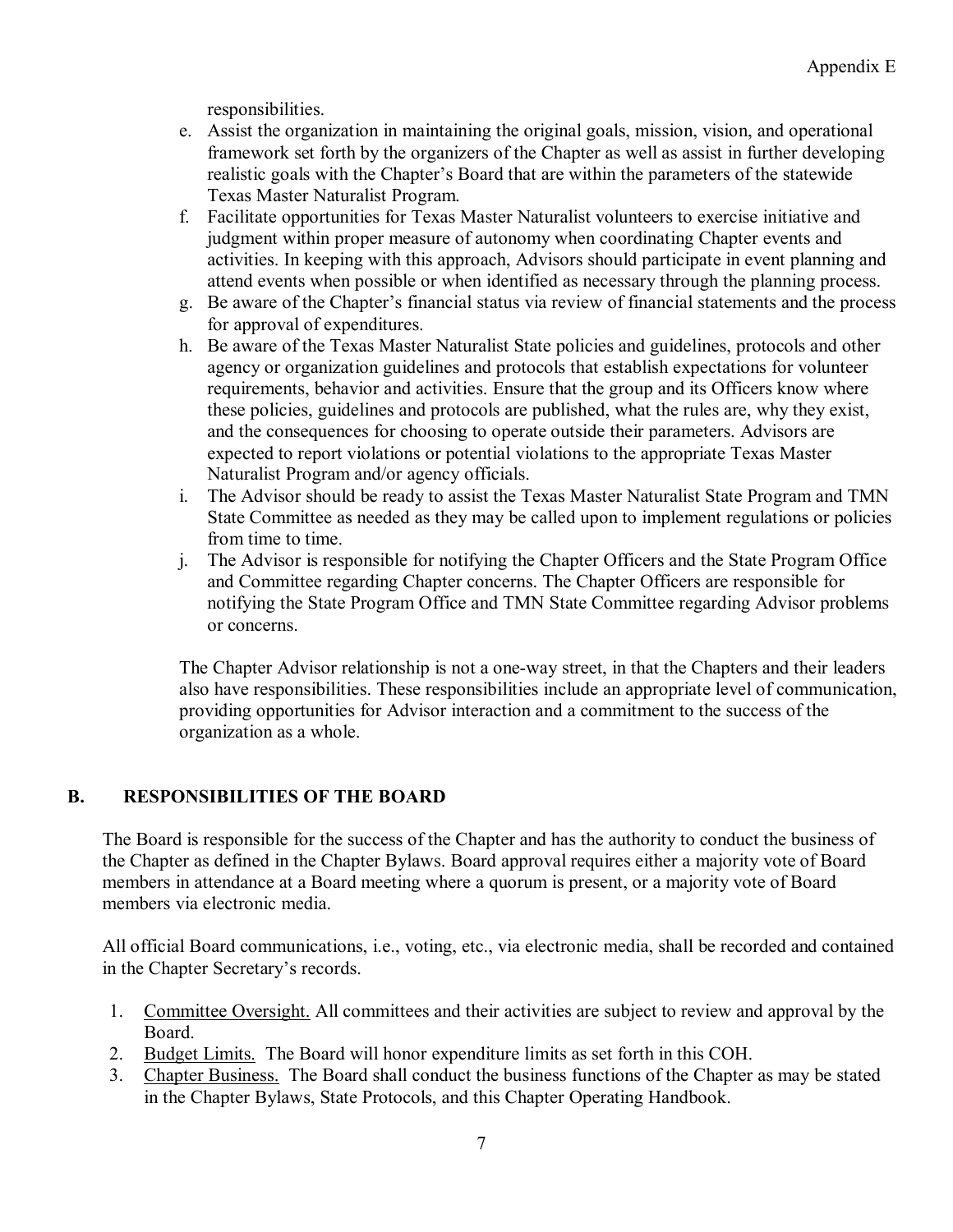- 4. Establishment of Dues. The Board of Directors may, with approval of a majority of Members present at a duly called and convened general membership meeting, set and change the annual dues, if any, payable to the Chapter. The Board of Directors must notify all voting Members 60 days prior to the general meeting that the subject of dues or their increase will be brought before the convened general membership for action. The Board of Directors, under special circumstances, may waive in part or in whole - individual membership fees on a case-by-case basis, if approved by a majority vote of the Board of Directors.
	- Dues Schedule. Dues shall be payable on or before the first day of January for each fiscal year. If dues are not paid by March 31 in each fiscal year, then all privileges afforded that Member are rescinded until dues are paid.

## **C. COMMITTEES**

All committees serve subject to the oversight and approval of the Board. The President and the appropriate Board member appoint the Chair of each Standing Committee. The Chair is responsible for seeing that the Committee fulfills the responsibilities and objectives for which it was formed.

# **1. STANDING COMMITTEES**

## **EXECUTIVE COMMITTEE**

- a. The Executive Committee shall be comprised of all Officers of the Chapter.
- b. Authority: Reference Chapter Bylaws, Article VI, B. 2. Authority.

## **ADVANCED TRAINING COMMITTEE**

- a. Support the Volunteer Service Projects / Advanced Training Director to review, organize, assign codes, and notify Chapter members of approved Advanced Training opportunities.
- b. Assist with managing the Chapter's Advanced Training Opportunities within the TMN VMS
- c. Review special requests for variances; i.e. specifically for AT hours for research for papers or presentations. These requests should include a copy of the work product. Recommend to the Volunteer Services Director whether or not these requests should be granted.

## **AWARDS COMMITTEE**

- a. Serve under the leadership of the Vice President.
- b. Determines standing and special Chapter awards and the procedures for selecting recipients.
- c. Implements the above procedures.
- d. Coordinate Awards Banquet and July picnic.
- e. Present milestone awards at Chapter Meetings.

## **GOALS COMMITTEE**

- a. Serve under the leadership of the President.
- b. With the Board, develop the annual goals for the Chapter.
- c. Track attainment of goals and report on progress.
- d. Assist the President to compile an end of year summary of the Chapter's achievement of goals.

## **HISTORIAN/ARCHIVIST**

- a. Maintain the historical records of the Chapter under the direction of the Secretary.
- b. Historical records include but are not limited to: Training classes, projects, recognitions, events, elections, meetings, Chapter scrapbook, and Chapter Newsletter archives.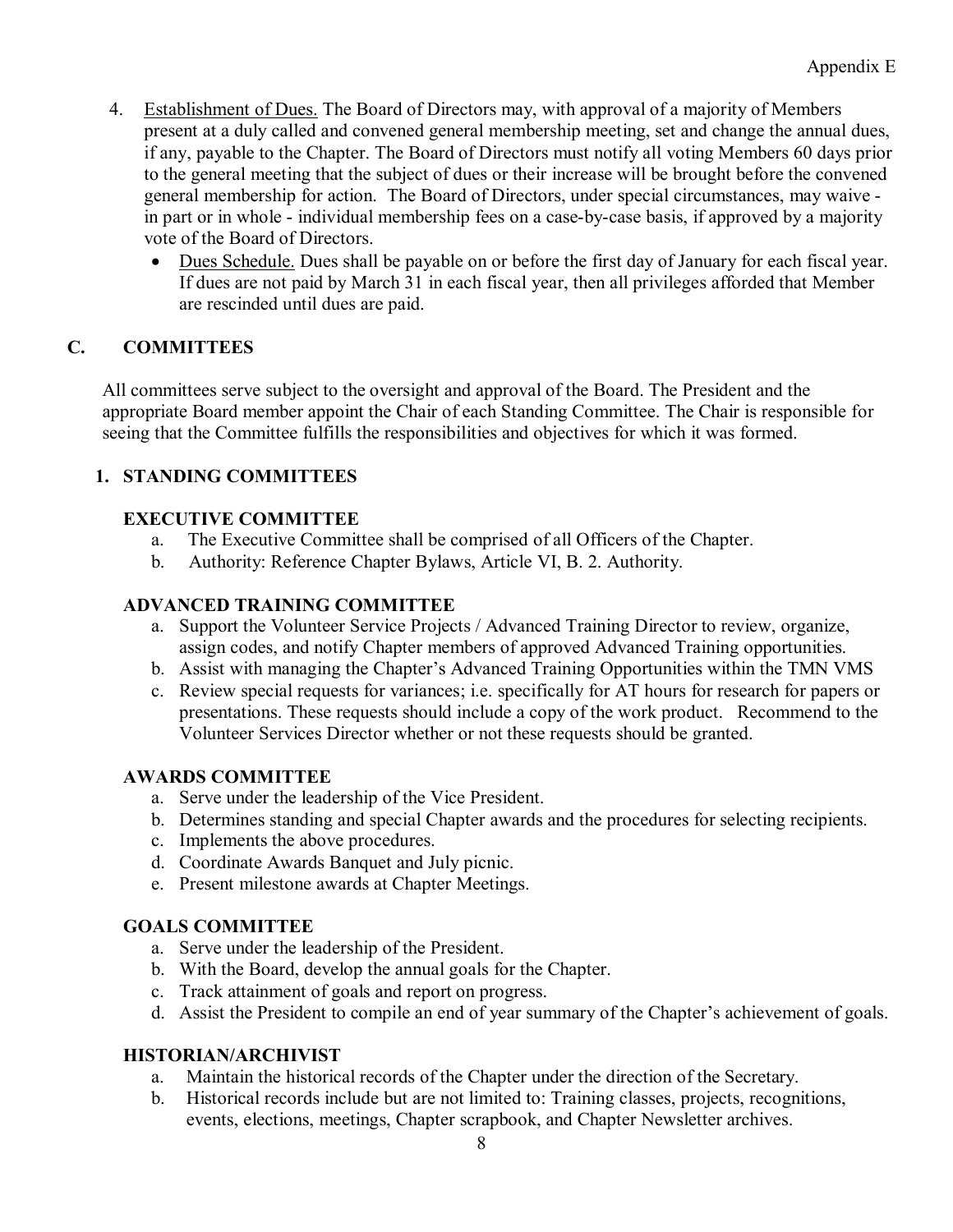#### **HOST (HOSPITALITY) COMMITTEE**

- a. Serve under the leadership of the Vice President.
- b. Assist the New Class Committee with class host activities.
- c. Coordinate General Membership meeting host activities.
- d. Prepare the room for meetings and other events.
- e. Arrange for refreshments for meetings and other events.

#### **MEMBERSHIP COMMITTEE**

- a. Serve under the leadership of the Membership Director.
- b. Manage and/or assist in managing the Chapter's records and reports within the TMN VMS. (This will require administrator access to VMS.)
- c. Maintain a roster of the in-training members, plus pertinent contact information within the TMN VMS. Ensure that their recording of Initial Training and certification hours are correct in VMS.
- d. Support Membership Director with compilation of the State Annual Report.
- e. Compile reports of members achieving Certification and Milestone awards quarterly for the Membership Director.
- f. Maintain attendance records for Monthly Chapter Meetings and provide to the Advisors.

# **NEW CLASS COMMITTEE (ALSO KNOWN AS THE EDUCATION COMMITTEE)**

- a. Serve under the leadership of the New Class Director for the Chapter's training program.
- b. Plan, implement, and evaluate the Chapter training curriculum and develop training calendar.
- c. Acquire the TMN State Curriculum for new class trainees and prepare additional class materials.
- d. Select all presenters and make arrangements for their class/presentation including materials, handouts and audio-visual equipment needed for the class/presentation.
- e. Arrange for speaker gifts, travel, lodging needs, confirmation, and thank you letters.
- f. Arrange for publicity newspapers, flyers, brochures, electronic media.
- g. Arrange for training venue and required facilities equipment for all class periods.
- h. Facilitate class field outings/trips.
- i. May host an initial New Class social and presentation reception.
- j. Arrange for refreshment amenities during class periods.
- k. Prepare a report from the applications which shows the skills for the new class members. This report will be shared with the Board and the Nominating Committee.

## **NEWSLETTER COMMITTEE**

- a. Support the responsibilities of the newsletter of the Communications Director.
- b. Collects Chapter and State TMN news and for production and distribution of the bimonthly Chapter Newsletter.
- c. Coordinate Officers, Directors and members that contribute to the contents of the Newsletter.
- d. May assist Chapter Communications Director.
- e. See Appendix I-6.

## **NOMINATING COMMITTEE.**

Proceed in accordance with Chapter Bylaws, Election of Officers Article V, E. 2, and Appointment of Board Members, Article V F.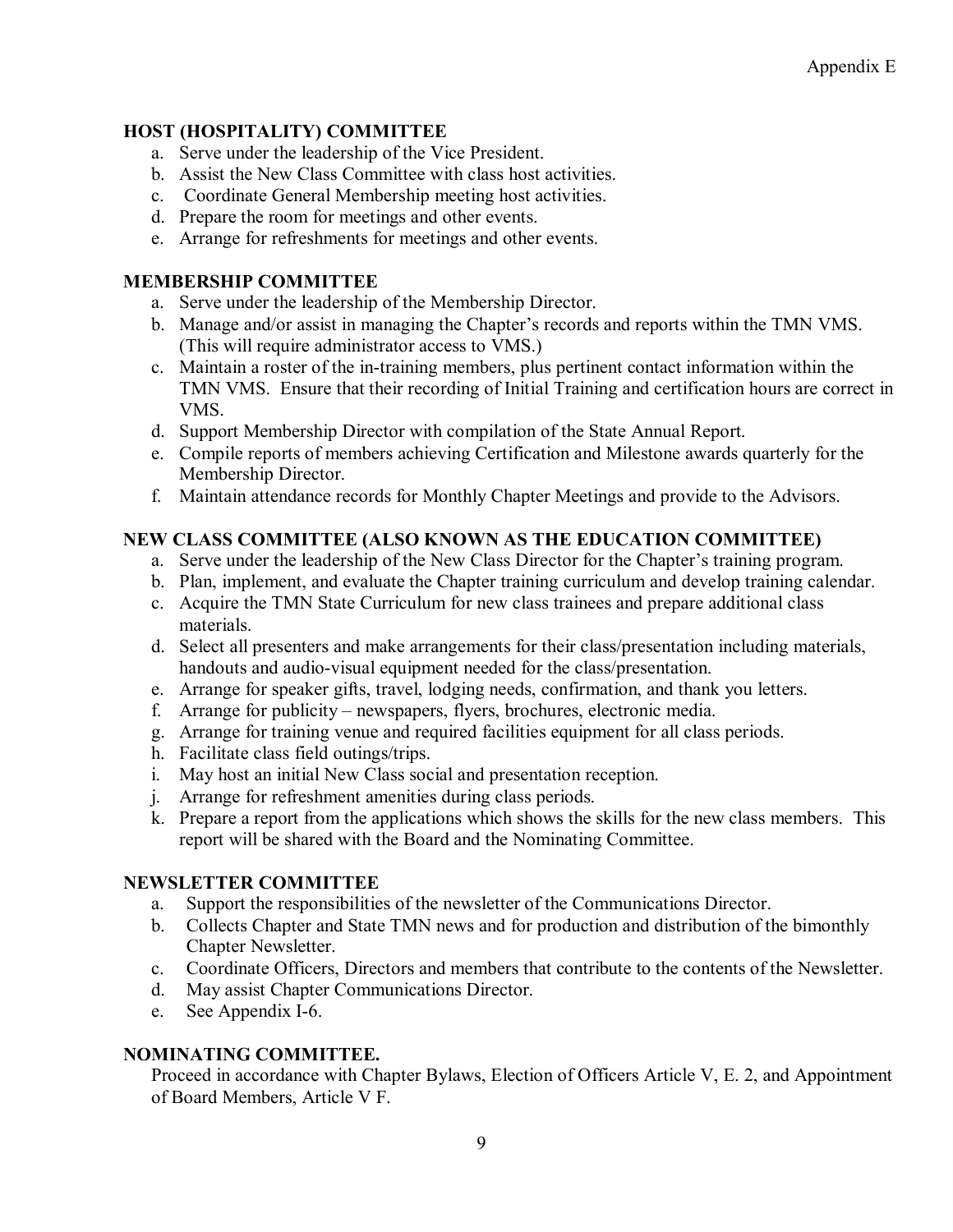The Immediate Past President will chair the Nominating Committee formed by a minimum of two additional Chapter Members who are appointed by the Immediate Past President. The committee will present the slate of Officer and Director candidates to the Board, taking into account the following attributes.

The Nominating Committee shall endeavor to select candidates from the Chapter Membership who demonstrate appropriate skills for managing each open Officer position, as well as open Director positions as requested by the President; and where possible, with an eye to increasing diversity. Diversity being not limited to all persons regardless of race, color, sex, religion, national origin, age, disability, genetic information, veteran status, sexual orientation or gender identity, but including attributes such as age, formal education, background experience, and county of residence. Preference may be given to candidates whose total time in any Board capacity and total time of service in a single Board position is less than other candidates for the same position. Selection of candidates based on these additional diversity attributes would maintain experience and continuity for the Board while recruiting new members to serve. Candidates must be Certified Members of the Chapter in Good Standing.

The Nominating Committee must review the required skills, duties, and responsibilities of each position with the proposed candidate to assess the candidate's understanding and willingness to perform the functions of the office prior to nominating the candidate for any position.

The Nominating Committee will present a slate of Officer candidates by the October general membership meeting and conduct the Officer election process at the last general membership meeting of the calendar year. At this same meeting, the membership will also have the opportunity to ratify the slate of Directors recommended by the President and approved by the Board.

This committee will also serve when an Officer or Board vacancy occurs which requires candidates.

The State Master Naturalist Coordinator may provide oversight to a Chapter's nomination process.

#### **OUTREACH COMMITTEE**

- a. Responsible for the Chapter outreach activities under the direction of the Communications **Director**
- b. Staff outreach booths.
- c. Acquire and maintain a Chapter display board and other project display materials.
- d. Coordinate activities with the Communications Director and the Chapter Webmaster.
- e. Assist the New Class Committee in promoting the Chapter.
- f. May assist Chapter Communications Director, New Class Director, and/or Membership Director.
- g. Schedule the Outreach Trunks for use at events.
- h. Develop training for MN on the use of the Trunks.

## **PARTNERSHIPS COMMITTEE**

- a. Serve under the leadership of the President.
- b. Administer the Partnership agreements between the Chapter and the Partners, including drafting the letters which outline the expectations of both parties.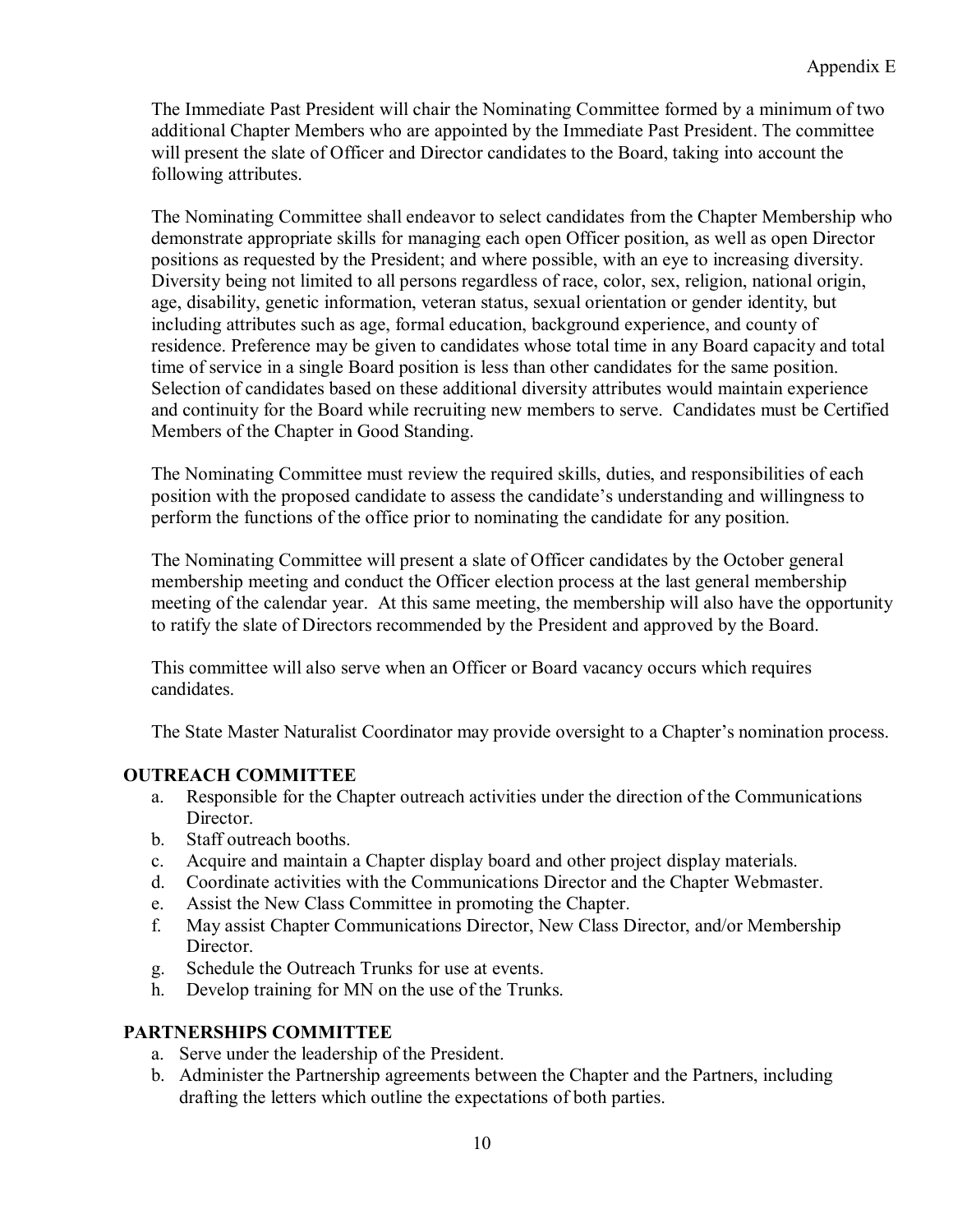- c. Perform the annual review of all Partnership agreements and make recommendations to the Board to continue or discontinue the individual agreements.
- d. Maintain the list of Partners, including the Chapter Member who is the primary point of contact. The list will be posted on the Chapter website.
- e. Inform the Membership Director when new Partnership agreements are formed so that they can be noted on the Annual Report.
- f. Ensure that the Advisors are consulted before entering into a new Partnership agreement.

#### **PHOTOGRAPHY COMMITTEE**

- a. Serve under the leadership of the Communications Director.
- b. Provide a photographic record of the activities/projects of the NTMN Chapter.
- c. Ensure that the quality and content of the photographs meet the requirements for the individual publications.
- d. Coordinate with other communications committees to meet deadlines for publication.
- e. Coordinate with the Historian/Archivist.
- f. Coordinate with the Webmaster for posting photographs.
- g. See Appendix I-1.

## **POLICIES AND PROCEDURES COMMITTEE**

- a. Serve under the leadership of the President
- b. Review minutes of Board meetings for approved changes to the Chapter Operating Handbook
- c. Present proposed changes to the COH to the Board.
- d. Notify Members 30 days before a vote to approve any changes.
- e. Inform the State Office of COH revisions.

## **PROGRAM AND SPECIAL EVENTS COMMITTEE**

- a. Serve in support of the duties and responsibilities of the Vice President
- b. Responsible for the Chapter Meetings including the location, AV, etc.
- c. Responsible for Special Events for the Chapter including the July social and the December Awards ceremony.

## **SOCIAL MEDIA COMMITTEE**

- a. Serve under the leadership of the Chapter Communications Director.
- b. Manage Social Media for the Chapter.
- c. Collect Chapter and State TMN news and distribute via our Social Media Channels.
- d. Coordinate with Officers, Directors, and members that contribute content.
- e. See Appendix I-3.

## **SPEAKERS BUREAU COMMITTEE**

- a. Serve under the leadership of the President.
- b. Serve as the point of contact for organizations seeking Master Naturalists as speakers on topics about the Natural World of Texas.
- c. Match requests with Master Naturalists with the required expertise.
- d. Maintain a list of Master Naturalists who can speak at external events and their topics.
- e. Recruit speakers from the chapter to develop presentations on new topics which have been requested.
- f. Provide speakers training for volunteers.
- g. Maintain reports on speakers' presentations.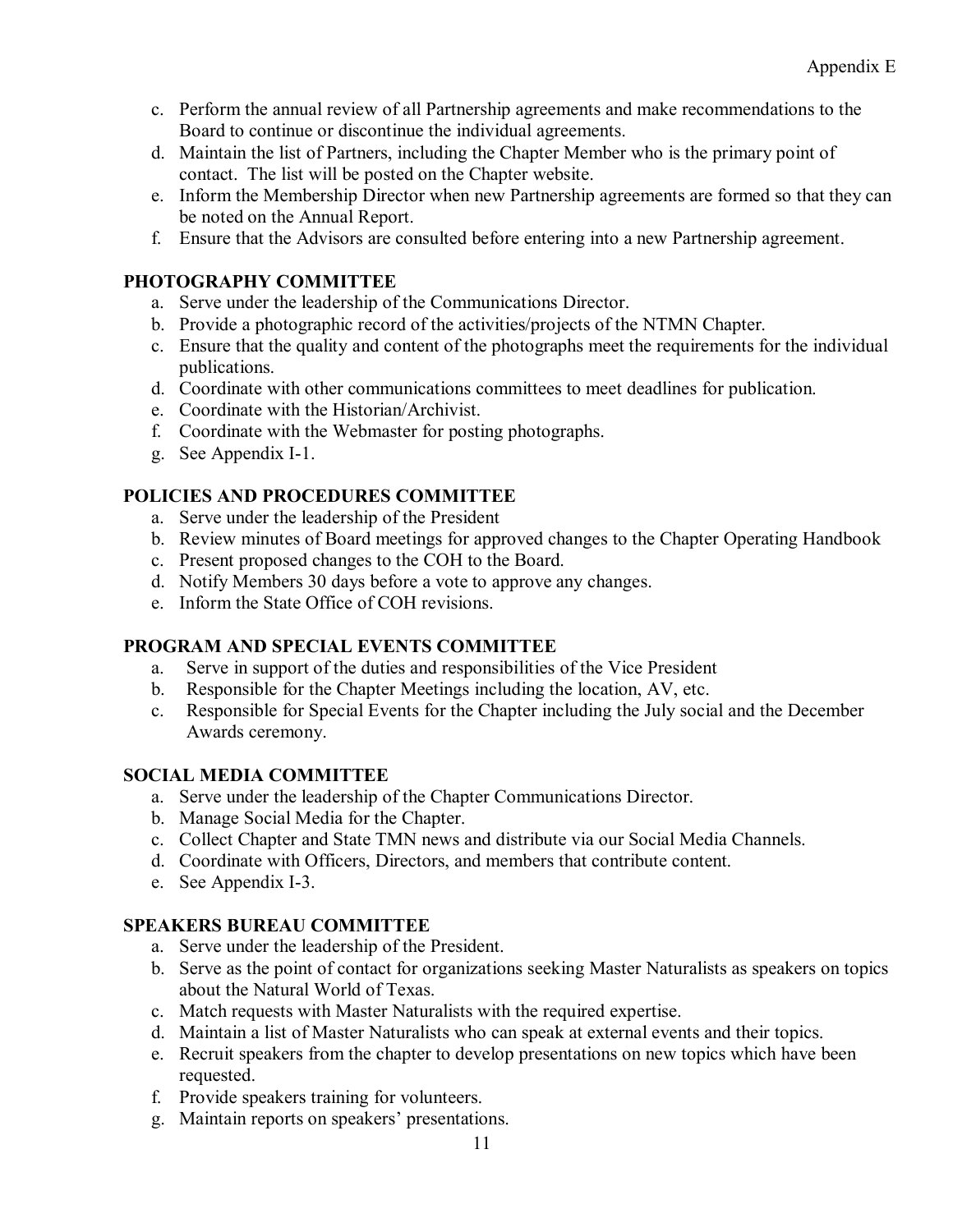h. See Appendix I-5.

## **SPECIAL CONFERENCE COMMITTEE**

- a. Serve under the leadership of the President.
- b. The President will coordinate with the Texas Parks and Wildlife Department and Texas A&M AgriLife Advisors to present a program each year to communicate a topic of current importance to the community.
- c. The program will be developed through the Advisors' contacts with the state or national programs. The Advisors will secure the speakers and will act as masters of ceremony at the event.
- d. Chapter Committee responsibilities include:
	- i. Identify the Chapter Member to act as project manager for the event.
	- ii. Manage publicity in conjunction with the sponsors and their client lists.
	- iii. Secure the venue.
	- iv. Establish the fee for the event and collect the fee. (State employees are not allowed to handle money.)
	- v. Set up before and clean up after the event.
	- vi. Arrange for refreshments and lunch.
	- vii. Prepare a compilation of papers and other resources that presenters may have published for the attendees.
	- viii. Disburse honoraria and handle all of the expenses associated with the event.

## **VIDEOGRAPHY COMMITTEE**

- a. Serve under the leadership of the President.
- b. Develop videos as required for training and promotion of the Chapter.

## **VOLUNTEER PROJECT APPROVAL COMMITTEE**

- a. Serve in support of the Volunteer Service Projects / Advanced Training Director
- b. Minimum of 4 members (active members of the Chapter), in addition to the Volunteer Service Projects/ Advanced Training Director, who is the chair.
- c. Committee members appointed by the Volunteer Service Projects/Advanced Training Director.
- d. Serve until they resign no specific term of office.
- e. Review all applications for new Chapter projects and vote whether to approve.
- f. All study, discussion, and voting among committee members is handled through email.
- g. Procedure: Volunteer Service Projects/Advanced Training Director forwards new project applications to committee members, informs committee members about TMN criteria for projects, handles questions and answers between applicant and committee, records votes, and notifies committee, applicant, and the Board of results. No time limit for the process to be completed.
- h. Ensure approval for each project from our Advisors.
- i. Oversee the process of "Specialists" within our Chapter, including determining the criteria for each, approving training opportunities, and managing the process for each Specialist designation.

## **VOLUNTEER SERVICE PROJECTS COMMITTEE**

- a. Support Volunteer Service Projects/ Advanced Training Director to review, organize, assign codes, and notify Chapter members of approved Volunteer Service opportunities and projects.
- b. May assist in managing project opportunities with the Chapter's TMN VMS.